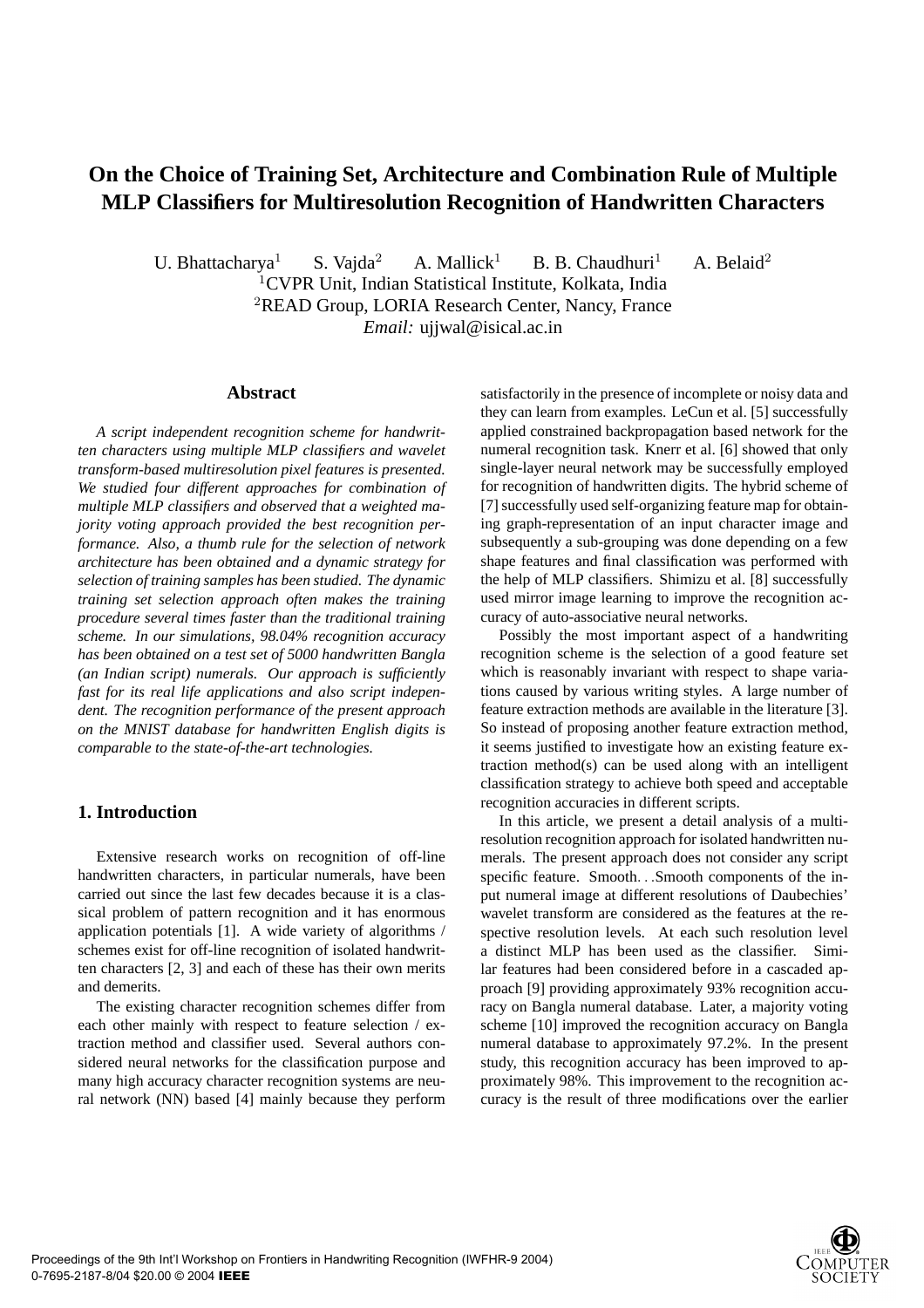approach. These modifications consist of  $(a)$  using a dynamic selection strategy for training samples; (b) obtaining a thumb rule for the selection of optimal architectures of each MLP at different resolution levels and (c) considering a weighted majority voting scheme for the combination of the outputs of different MLP classifiers. Each of the above three actions contributed to the improvement of the performance. Dynamic training set selection strategy not only significantly reduces the time required for the training of each MLP, additionally it marginally improves the generalization performance. The classification accuracy provided by an individual MLP, largely depends on the number of nodes in its hidden layer(s). During extensive simulation runs, we obtained a thumb rule for determining the hidden layer size providing a near-optimal classification performance. Finally, we considered four different strategies for combining the results of the concerned MLPs and the best result was obtained using a weighted majority voting scheme.

In this report, we present simulation results on two databases of different scripts – (i) MNIST database [11] for handwritten English numerals and (ii) ISI database [12] for handwritten Bangla (the second most popular script in the Indian subcontinent) numerals. Samples from each of these two English and Bangla databases are shown in Fig. 1(a) and Fig. 1(b) respectively. On (i) we obtained 98.546% correct classification and 0.694% rejection on a test set of 10000 English numerals and on (ii) we obtained 98.04% correct classification and 0.74% rejection on a test set of 5000 Bangla numerals. The speed of recognition is more than 60 numerals per second on a PIV desktop computer.

| Zero  |                          |   |    |   |   |   |    | ٬۱     | C | ∩ | Zero  |     |    |        |    |   |          |   |               |                          |         |
|-------|--------------------------|---|----|---|---|---|----|--------|---|---|-------|-----|----|--------|----|---|----------|---|---------------|--------------------------|---------|
| One   |                          |   |    |   |   |   |    |        |   |   | One   |     |    |        | ∘  | Ö |          | 2 | Q             | w                        |         |
| Two   |                          | ク | 7  | 2 | A | a | Ձ  | 2      |   |   | Two   |     | 2  |        |    |   |          |   | ິ             | 2                        | ი       |
| Three | $\overline{\mathcal{L}}$ | 3 | 3  | 3 | 3 | ð | 3  |        | 3 |   | Three |     | c٠ |        | ۰. |   | $\sigma$ |   |               |                          | $\circ$ |
| Four  | Ł1.                      | u |    |   | 4 | s |    |        | υ | A | Four  |     | ۶  |        | n  | n | n        | 8 | 8             | $\overline{\mathcal{E}}$ | ę       |
| Five  | 5                        | 5 | 5  | 厅 | 5 | 5 |    | 5      | 6 | 5 | Five  |     |    |        |    |   |          |   |               |                          |         |
| Six   | 6                        | 6 | ما |   |   | ь | íо | Ō      | o |   | Six   | ۱'n | У  |        | w  | V |          |   |               |                          |         |
| Seven | 7                        |   |    |   |   | n | 7  |        |   |   | Seven |     |    |        |    |   | D        | c | ↵             | Ł                        | c       |
| Eight | я                        | δ | r  | 8 | 8 | 8 | 8  | d<br>ъ | ъ | 8 | Eight |     | ×  |        |    |   | n        |   | $\mathcal{F}$ | V                        | $\sim$  |
| Nine  | о                        |   | ×  |   | G |   |    |        | 8 | 9 | Nine  |     |    | $\sim$ |    |   |          |   |               |                          | ร       |
|       | $\alpha$                 |   |    |   |   |   |    |        |   |   |       |     |    |        |    |   |          |   |               |                          |         |

**Figure 1. Typical sample sets of handwritten numerals** (a) **English** (b) **Bangla**

The rest of this article is organized as follows. In Section 2 we describe wavelet transform-based multiresolution features. MLP classifiers and their combination strategies are described in Section 3. The multiresolution recognition scheme and its various issues improving the performance are described in Section 4. Simulation results are reported in Section 5. Section 6 concludes the present article.

# **2. Wavelet descriptor for multiresolution representation of pixel image**

A wavelet transform is orthogonal and operates on an input vector whose length is an integral power of two. This is a fast linear operation. It generates a vector which is of the same length but numerically different from the input vector. Wavelet transform can be viewed as a rotation in function space, from the input domain to a different domain. The basis functions of the wavelet domain are called wavelets. Wavelets are quite localized both in space and in frequency.

There exist infinitely many possible sets of wavelets and different sets of wavelets make different trade-offs between how compactly they are localized in space and how smooth they are. A wavelet transform is usually implemented by a binary tree of filters. The art of finding good wavelets lies in the design of these set of filters which achieve the above trade-offs and also make the perfect reconstruction of the original signal possible.

The working principle of a wavelet transform is as follows. An input signal  $x$  is split into a lowpass or smooth component  $x_0$  and a highpass or detail component  $x_1$  respectively by a lowpass filter  $L$  and a highpass filter  $H$ . Both of these two components are down-sampled in the ratio 2:1. The lowpass component  $x_0$  is then split further into  $x_{00}$  and  $x_{01}$  by using the above filters for the second time and these are again down-sampled in the ratio 2:1. This process (pyramidal algorithm [13]) of splitting and downsampling is continued as far as required or a trivial size of the smooth...smooth component (usually 2) is reached.

The first and simplest possible orthogonal wavelet system is the Haar wavelet (Thesis of A. Haar, 1909). However, Daubechies [14] constructed a set of orthonormal wavelet basis function that are perhaps the most elegant. These wavelets are compactly supported in the time-domain and have good frequency domain decay. This describes the reason behind our choice of Daubechies wavelet transform. The simplest member of this family of wavelets is the Daubechies-4 wavelet which has only four coefficients

$$
l_0 = \frac{1+\sqrt{3}}{4\sqrt{2}}, l_1 = \frac{3+\sqrt{3}}{4\sqrt{2}}, l_2 = \frac{3-\sqrt{3}}{4\sqrt{2}}, l_3 = \frac{1-\sqrt{3}}{4\sqrt{2}}
$$

The above coefficients form the lowpass or smoothing filter  $L$  and another set of four coefficients

$$
h_0 = l_3, h_1 = -l_2, h_2 = l_1 \text{ and } h_3 = -l_0
$$

form the highpass filter  $H$ . (In signal processing contexts  $L$ and  $H$  are called quadrature mirror filters.)

A simple extension of the above principle to multidimensional arrays is possible. A wavelet transform of an image, a 2-dimensional array, is easily obtained by transforming the array on its row index (for all values of its column indices), then on its column. Each transformation corresponds

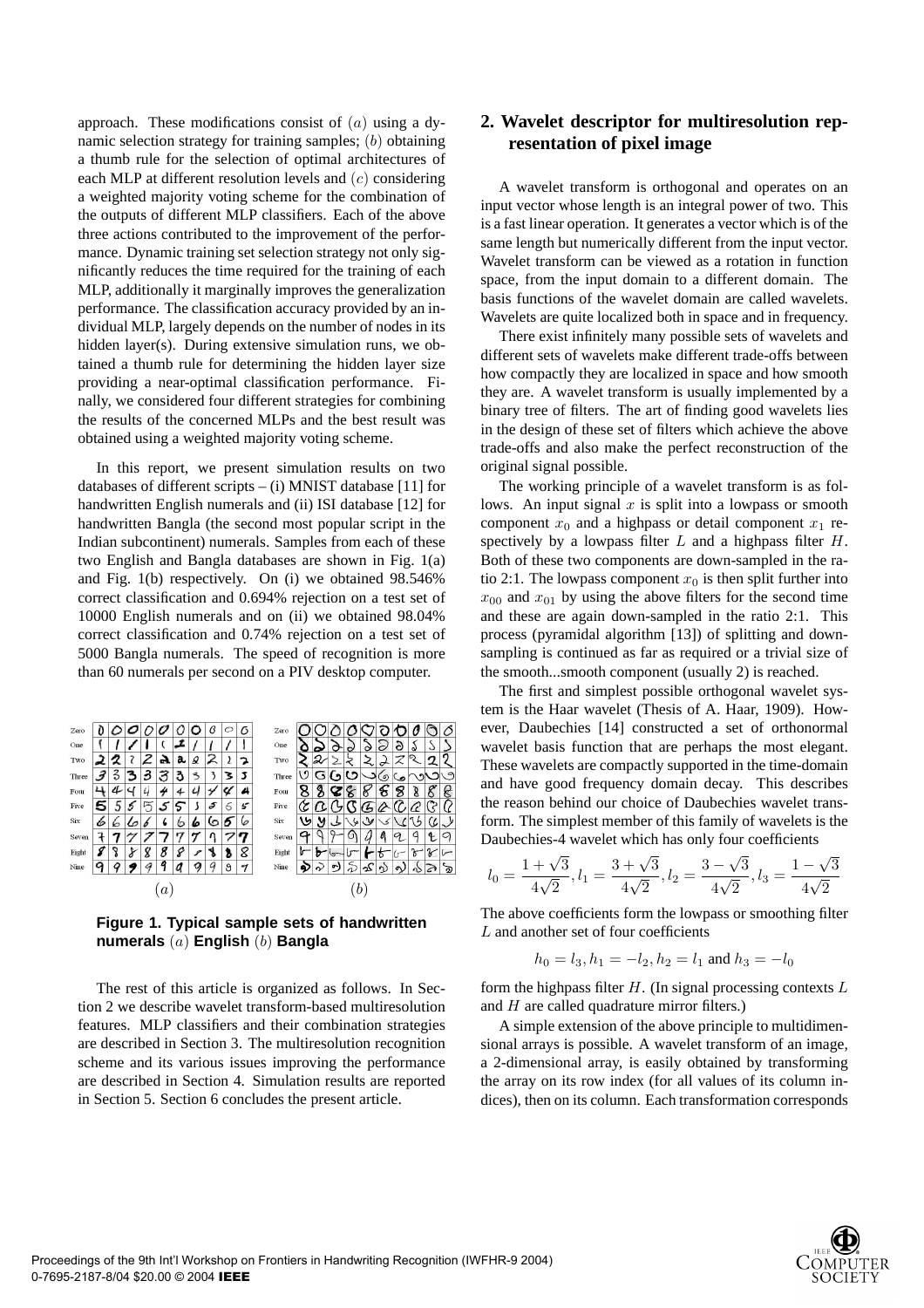to multiplication by an orthogonal matrix and by matrix associativity, the result is independent of the order in which the row or column are transformed.

The layout of application of wavelet transform recursively on an image is shown in Figure 2. The successive application of the transform produces an increasingly smoother version of the original image.



**Figure 2.** (a) **Layout of wavelet decomposition (L** → **low-pass filter, H** → **high-pass filter,** j → **level no.);** (b) **Original image of a Bangla handwritten numeral;** (c) **The size normalized(**32× 32**) image;** (d) **and** (e) **Smooth...smooth components of wavelet decompositions at resolution levels** 16 × 16 **and** 8 × 8 **respectively.**

# **3. MLP classifiers**

# **3.1. BP training of MLP classifiers**

To train the MLP network we have used backpropagation algorithm (BP) [15]. This algorithm performs a gradient descent in the connection weight space on an error surface defined by

$$
E = \frac{1}{P} \sum_{p} E_p, \text{ where,}
$$
 (1)

$$
E_p = \frac{1}{2} \sum_k (t_{pk} - y_{pk})^2
$$
 (2)

Here  $P$  is the total number of patterns in the training set and  $\{t_{pk}\}, \{y_{pk}\}\$  are respectively, the target and output vectors corresponding to the  $p$ -th input pattern. The quantity  $E$ is called the system error. In BP algorithm, weight updation rules are given by

$$
w_{jk}(t+1) = w_{jk}(t) - \eta \frac{\partial E_p(t)}{\partial w_{jk}(t)} + \alpha \Delta w_{jk}(t-1), \tag{3}
$$

$$
w_{ij}(t+1) = w_{ij}(t) - \eta \frac{\partial E_p(t)}{\partial w_{ij}(t)} + \alpha \Delta w_{ij}(t-1)
$$
 (4)

where  $w_{ik}(t)$  is the weight connecting a hidden node j with an output node k while  $w_{ij}(t)$  is the weight connecting an input node *i* with a hidden node *j* at time t.  $\Delta w_{jk}(t-1)$ is the modification amount to  $w_{jk}$  at time  $t - 1$ .  $\eta$ (> 0) and  $\alpha(0 < \alpha < 1)$  are respectively called the learning rate and momentum factor.

#### **3.1.1 Dynamic selection of training samples**

An important issue of BP training is that a trained MLP network must have sufficient generalization capability. Traditionally, MLP networks are trained using the whole available training database – a larger training database should result in better training of the concerned MLP. On the other hand, more than sufficient number of presentations of the same set of samples during its training result in overtraining of the concerned MLP network and thus the generalization performance of the MLP gets affected.

It may often happen that a large training database consists samples all of which are not sufficiently different (differing only by a few pixels) from each other. In such situations, the MLP network may get overtrained by those patterns which are almost similar. Such a situation was observed during our study. Similar situations also arise in signal processing or speech processing jobs where it is usual to consider an active learning scheme which is capable of selecting a concise subset from the available large training database and thus reduces both the necessary training time and the chance of overtraining. Such an approach for dynamic selection of training samples is found in [16].

For the backpropagation training of our MLP networks, we used concise training sets selected dynamically. The algorithm for the selection of such a training set is given below.

#### **Algorithm:**

*Step 1:* Initialize current training subset $(T_s)$  by randomly selecting a small fraction of the whole training database $(T)$ *Step 2:* Do

> Train the MLP network with the current subset  $T_s$ ; Check its current generalization performance using the validation set.

while{generalization performance gets improved}

*Step 3:* Present the samples from  $(T - T_s)$  to the MLP; Select the next fraction of samples from  $(T - T_s)$ for which the current MLP's response are the worst.

*Step 4:* Obtain modified  $T_s$  by adding these samples. *Step 5:* Repeat Steps 2-4 till generalization gets improved.

*Step 6:* Stop.

During our simulations, it was observed that the above approach can efficiently select considerably small number of samples from a large training database providing equivalent or slightly better generalization capability and also reduces the training time. During our simulations a 2.3GHz computer took more than 75 hours CPU time to train a

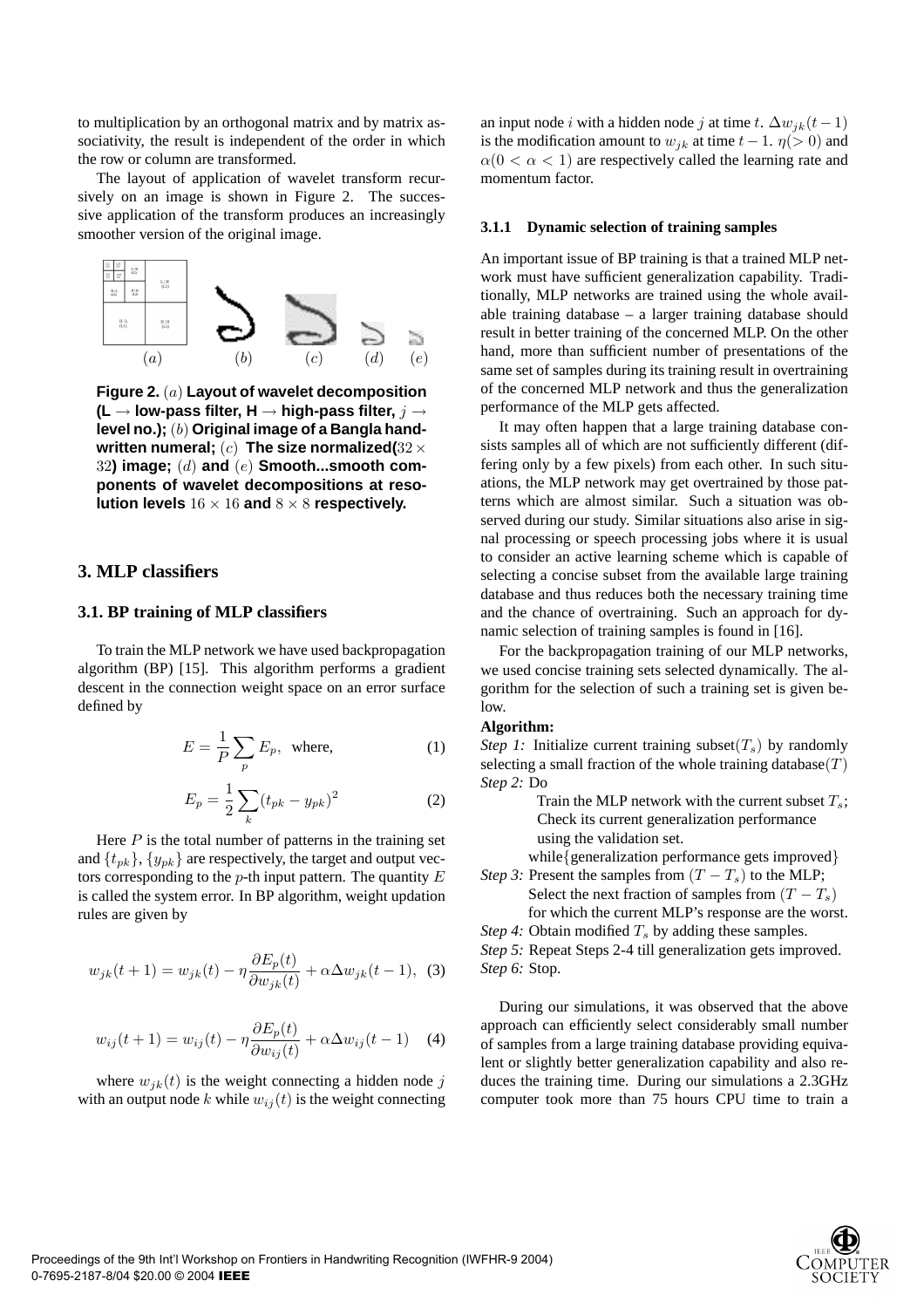

# **Figure 3. System errors during training using all the training samples and the dynamically selected training samples as a function of the number of presentations of training samples to the MLP**

 $1024 \times 100 \times 10$  MLP network using the whole training set of the MNIST database. On the other hand, the above dynamic training set selection strategy reduces the training time to less than 5 hours CPU time. Thus the time complexity of training MLP networks using a large training database gets reduced substantially. Related results have been summarized in Table 1. Also, the rates at which learning progress in the two cases are shown in Fig. 3.

#### **Table 1. Details of the advantages of Dynamic Selection of Training Samples**

| Hidden | Dynamically      | $E$ on validation set |             |  |  |  |
|--------|------------------|-----------------------|-------------|--|--|--|
| nodes  | selected samples | Dynamic               | Traditional |  |  |  |
| 50     | 1200             | .00238                | .00241      |  |  |  |
| 100    | 1800             | .00201                | .00216      |  |  |  |
| 150    | 1800             | .00168                | .00172      |  |  |  |
| 200    | 2400             | .00112                | .00116      |  |  |  |
| 250    | 2400             | .00077                | .00079      |  |  |  |

# **3.1.2 Termination of training**

In the literature, there exist various termination criteria for backpropagation learning. In the present approach, we used a validation set for determining the termination of training. Since usually validation sets are not exclusively provided with the available standard databases, we randomly selected 10,000 samples from the training set of MNIST database and 1000 samples from that of Bangla numeral database to form the respective validation sets. In each case, equal representation of all the 10 classes has been taken into consideration. Training were terminated when the error on the respective validation sets reached the minimum for the first three consecutive instances.

#### **3.1.3 Input layer size**

Since for the wavelet transform, it is required to have image sizes in powers of 2 only, each such training/test sample image has been normalized to the size  $32 \times 32$ . Daubechies wavelet transform has been used to obtain smooth..smooth components of these normalized images at the resolution levels  $16 \times 16$  and  $8 \times 8$ . Thus each numeral sample gives rise to 3 images –  $32 \times 32$ ,  $16 \times 16$  and  $8 \times 8$ . Three MLPs have been trained by presenting samples at the three resolution levels. So, the input layer sizes of these three MLPs are  $1024 (32 \times 32)$ , 256 (16  $\times$  16) and 64 (8  $\times$  8) respectively.

**Table 2. Training results of different MLPs (with different hidden layer sizes) using MNIST database;** (a) **input layer size is 1024** ( $32 \times 32$ ), (b) **input layer size is 256** (16  $\times$  16) and (c) **input layer size is 64** (8  $\times$  8)

| (a)    |                   |            |              |  |  |  |  |  |
|--------|-------------------|------------|--------------|--|--|--|--|--|
| Hidden | E (System Error)  | Accuracy % |              |  |  |  |  |  |
| nodes  | on validation set | Test Set   | Training Set |  |  |  |  |  |
| 100    | 0.001682          | 96.42      | 97.89        |  |  |  |  |  |
| 300    | 0.001443          | 96.61      | 97.95        |  |  |  |  |  |
| 500    | 0.001046          | 97.44      | 98.31        |  |  |  |  |  |
| 700    | 0.000946          | 97.68      | 98.78        |  |  |  |  |  |
| 900    | 0.000781          | 97.72      | 98.79        |  |  |  |  |  |
| 1100   | 0.000771          | 97.80      | 98.82        |  |  |  |  |  |
| 1300   | 0.000774          | 97.77      | 98.86        |  |  |  |  |  |

| Hidden | E (System Error)  | Accuracy % |              |  |  |  |
|--------|-------------------|------------|--------------|--|--|--|
| nodes  | on validation set | Test Set   | Training Set |  |  |  |
| 50     | 0.001508          | 96.02      | 97.64        |  |  |  |
| 100    | 0.001119          | 96.76      | 97.71        |  |  |  |
| 150    | 0.001021          | 97.22      | 98.58        |  |  |  |
| 200    | 0.001007          | 97.48      | 98.59        |  |  |  |
| 250    | 0.000969          | 97.60      | 98.59        |  |  |  |
| 300    | 0.000978          | 97.50      | 98.61        |  |  |  |
| 350    | 0.001003          | 96.49      | 98.63        |  |  |  |

 $(D)$ 

|        | (c)               |                          |              |  |  |  |  |
|--------|-------------------|--------------------------|--------------|--|--|--|--|
| Hidden | E (System Error)  | Recognition Accuracy (%) |              |  |  |  |  |
| nodes  | on validation set | Test Set                 | Training Set |  |  |  |  |
| 14     | 0.002169          | 91.51                    | 97.24        |  |  |  |  |
| 24     | 0.001704          | 92.60                    | 97.53        |  |  |  |  |
| 34     | 0.001585          | 93.49                    | 98.08        |  |  |  |  |
| 44     | 0.001414          | 94.70                    | 98.18        |  |  |  |  |
| 54     | 0.001293          | 95.27                    | 98.25        |  |  |  |  |
| 64     | 0.001278          | 95.60                    | 98.38        |  |  |  |  |
| 74     | 0.001289          | 95.29                    | 98.59        |  |  |  |  |

# **3.1.4 Hidden layer size**

The training and the recognition performance of an MLP largely depends on the selection of the number of nodes in its hidden layer(s). During our simulations, it was observed that in the present problem, an optimal performance is achieved when only one hidden layer is considered and its size is approximately equal to the input layer size.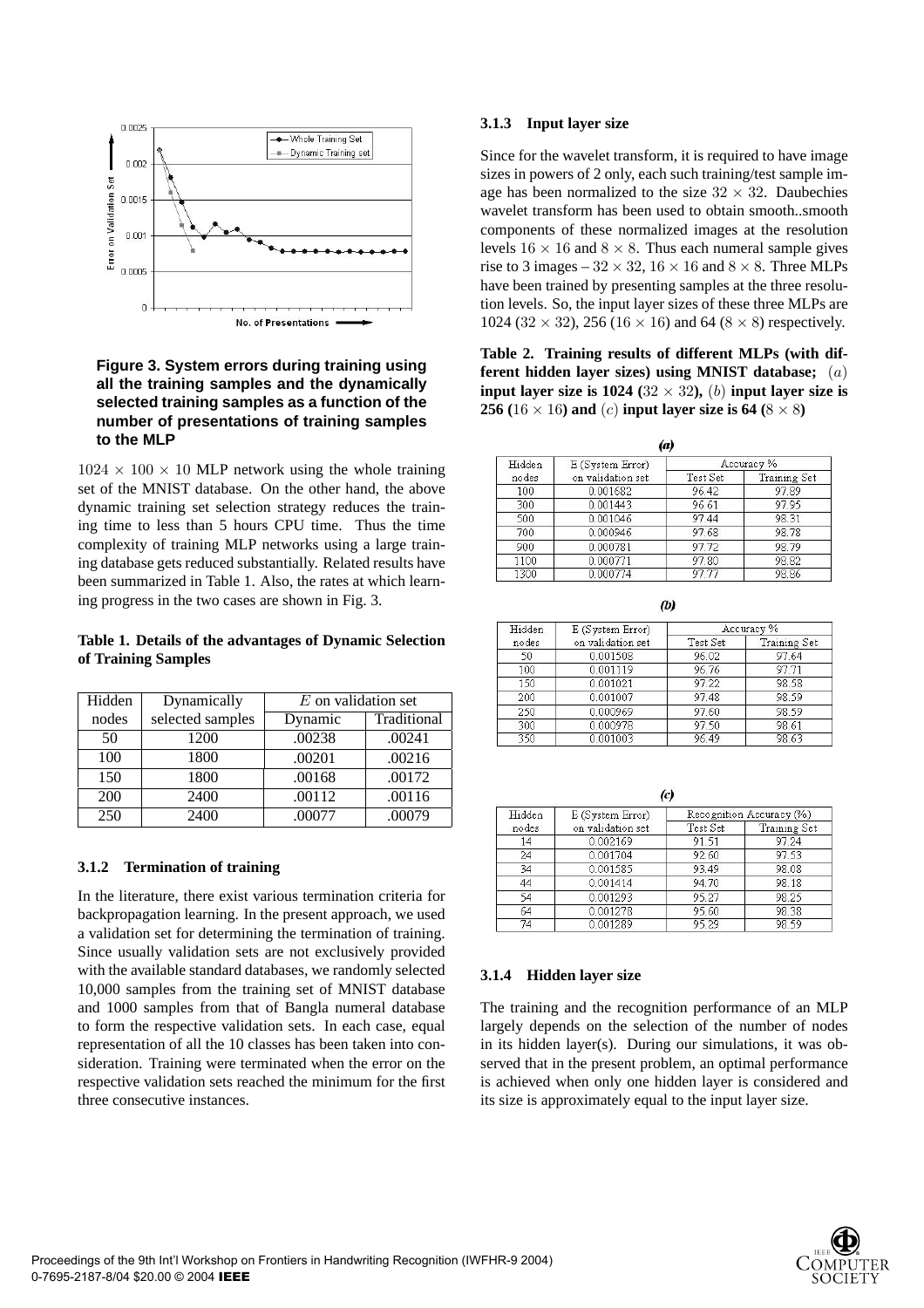Results given in Tables 2  $(a) - (c)$  justify the above conjecture that an optimal recognition performance can be achieved when the hidden layer size is approximately equal to the size of the input layer.

#### **3.2. Combination of multiple MLP classifiers**

In the literature, there exists a variety of methods [17, 18] for the combination of results obtained from multiple classifiers. Different classifiers usually represent different aspects of the input data, while none of them can represent all those together. This is true regardless of whether the classifiers are independent or make use of orthogonal features. In a few handwritten character recognition approaches such as [19] multiple classifiers were used for improved recognition accuracies.

In the present article, we considered three MLP classifiers. For combining the recognition results by these three classifiers we simulated four different rules – sum rule, product rule, majority voting and weighted majority voting.

#### **4. Recognition scheme**

An input gray-valued image of a character is first binarized. The bounding box (minimum possible rectangle enclosing the character shape) of the binary image is normalized to the size  $32 \times 32$ . For binarization we considered Otsu's global thresholding technique [20] and for normalization we use a linear size normalization method as described in [21]. No other preprocessing like tilt correction, smoothing etc. are considered.

Wavelet decomposition algorithm is applied to this normalized image recursively for two times to obtain  $16 \times 16$ and  $8 \times 8$  smooth. . .smooth approximations of the original image. These approximations of the original image are gray-valued images and the same thresholding technique is applied to obtain respective binary images.

Above three ( $32 \times 32$ ,  $16 \times 16$  and  $8 \times 8$  approximations) binarized images, corresponding to an input numeral, are fed to the input layers of three MLP networks. Responses at the output nodes of the three MLPs are combined using sum, product, majority voting and weighted majority voting rules. In the sum and product rule, if the maximum response is not significantly more than the second maximum response, then the input numeral is considered to be rejected. On the other hand, in the majority and weighted majority voting approaches, if the maximum votes are obtained by more than one class, then rejection occurs.

#### **5. Experimental results**

We obtained the recognition performances of each of the four combination rules on the test set of 10000 samples of the MNIST database. The misclassification percentages on this set of handwritten English numerals are 1.39%, 1.40%, 1.30% and 0.76% respectively using sum, product, majority voting and weighted majority voting approaches for the combination purpose. The rejections in these four situations are 0.22%, 0.24%, 0.32% and 0.694% respectively. Thus the best performance corresponds to the weighted majority voting scheme and the above misclassification/rejection figures have been obtained by considering 1.8, 0.6 and 0.6 as the different weights for the outputs of three MLPs corresponding to the three fine-to-coarse resolution levels. During our extensive simulations, we considered quite a few such sets of weights and the above set of weights was found to be the best. Consideration of the maximum weight in favour of the finest resolution level is justified by the fact that it carries the maximum information and also the recognition performance of the concerned MLP is the highest.

Similar observations were made on the Bangla numeral database. In this case also, the weighted majority voting approach provided best recognition performance (1.22% misclassification and 0.74% rejection on a test set of 5000 samples) among the four alternative strategies.

In Table 3 and Table 4, the confusion matrices using the weighted majority voting approach on the test sets of respectively English and Bangla numerals are presented.

**Table 3. Confusion matrix on the test set of MNIST database using the weighted majority voting approach**

|                     | n      |       | 2      | з            | 4      | 5      | 6              |        | 8      | 9     |
|---------------------|--------|-------|--------|--------------|--------|--------|----------------|--------|--------|-------|
| n                   | 99.082 |       | n      | 0.102        |        | 0      | 0.204          | 0.102  | 0.102  |       |
|                     | 0      | 98.59 | 0.264  | 0            | 0.088  | 0      | 0.088          | 0      | 0.088  | 0.088 |
| 2                   | 0.097  | 0.191 | 98.768 | 0.194        | 0.09   | 0      | 0              | 0.274  | 0.115  |       |
| 3                   | 0      | 0     |        | 0.099 98.218 | $\Box$ | 0.198  | 0              | 0.099  | 0.099  |       |
| $\overline{\bf{4}}$ | 0      | 0     | 0      | 0.           | 99.371 | 0      | 0.324          | Ω      | 0.102  | 0.1   |
| 5                   | 0.204  | 0     | 0      | 0.134        | - 0    | 98.587 | 0.2            | 0.112  | 0.1    | 0.102 |
| 6                   | 0.191  | 0.208 | 0.03   | 0.101        | 0      |        | $0.104$ 98.843 | - 0    | n      |       |
| 7                   | Ω      | 0     | 0.179  | 0            | 0.215  | 0      | 0              | 98.543 | 0.185  | 0.198 |
| 8                   | 0.21   | 0.05  | 0.105  | 0.08         | 0.1    | 0.104  | 0              | 0.2    | 98.228 | 0.101 |
| 9                   | 0      | 0.029 | 0      | 0.099        | 0.196  | 0.274  | ο              | 0.491  | 0.194  | 97.23 |

**Table 4. Confusion matrix on the test set of ISI database using the weighted majority voting approach**

|             | ٥      | S      | ź      | Ó      | 8      | Q      | ৬      | ٩      | b      | ă      |  |  |
|-------------|--------|--------|--------|--------|--------|--------|--------|--------|--------|--------|--|--|
| $\circ$     | 99.052 | 0.030  | 0.000  | 0.102  | 0.000  | 0.000  | 0.204  | 0.102  | 0.102  | 0.000  |  |  |
| ς           | 0.000  | 98.890 | 0.164  | 0.100  | 0.138  | 0.100  | 0.088  | 0.000  | 0.088  | 0.088  |  |  |
| $\lambda$   | 0.087  | 0.291  | 97.868 | 0.204  | 0.194  | 0.000  | 0.000  | 0.291  | 0.194  | 0.000  |  |  |
| O           | 0.000  | 0.000  | 0.099  | 98.018 | 0.120  | 0.198  | 0.000  | 0.099  | 0.099  | 0.000  |  |  |
| 8           | 0.000  | 0.000  | 0.000  | 0.000  | 98.571 | 0.000  | 0.400  | 0.089  | 0.102  | 0.205  |  |  |
| G           | 0.200  | 0.000  | 0.000  | 0.897  | 0.000  | 97.508 | 0.224  | 0.214  | 0.192  | 0.202  |  |  |
| راج         | 0.209  | 0.209  | 0.104  | 0.104  | 0.000  | 0.104  | 98.643 | 0.000  | 0.104  | 0.000  |  |  |
| ٩           | 0.000  | 0.000  | 0.681  | 0.000  | 0.195  | 0.000  | 0.000  | 98.054 | 0.195  | 0.195  |  |  |
| ь           | 0.411  | 0.220  | 0.205  | 0.323  | 0.105  | 0.205  | 0.002  | 0.205  | 97.222 | 0.410  |  |  |
| $\tilde{a}$ | 0.000  | 0.099  | 1.330  | 0.099  | 0.496  | 0.297  | 0.000  | 0.496  | 0.396  | 96.630 |  |  |